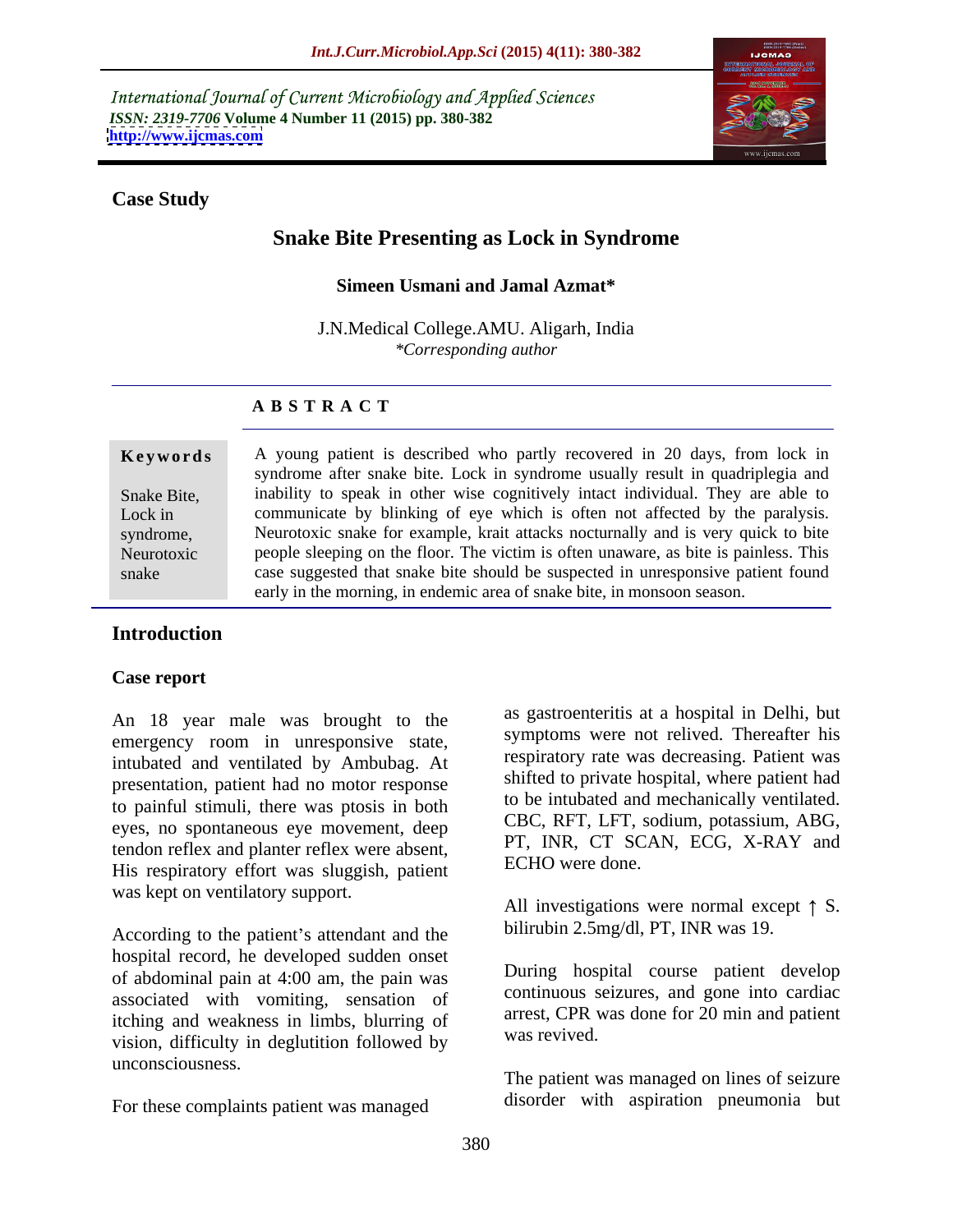patient left hospital. On third day the patient

Patient was kept at home for 12 hours and then brought to emergency section at J.N.M.C. Hospital and immediately shifted

A thorough clinical evaluation was done, ptosis (85.7%), opthalmoplegia (75%), limb neurological examination revealed bilateral weakness (26.8%), respiratory failure drooping of eyelids, which suggest that it (17.9%) (Kohli and Sreedhar, 2007). These could probably be case of neurotoxic snake are experienced within 6 hours of bite. bite. He was administered 10 vial of Following administration of antisnake Polyvalent antisnake venom, diluted in venom, the signs of recovery become 500ml of NS. Neostigamine 6 ampule (1ml evident. In our case patient develop contain 2.5 mg), and 2 amp atropine (1 ml abdominal pain with nausea and vomiting, contain 0.6 mg) in 500ml NS at rate of he had taken meal outside previous night, so 1ml/hour for 3 days. doctor diagnosed as a case of gastritis, and

Next day patient started showing Incidence of complication is directly related improvement, ptosis was improved and patient regained complete consciousness site of bite was undetectable in 17% of improved power was grade 4. Patient was shifted to medicine ward.

# **Discussion**

Lock in syndrome in snake bite occurs due to neuromuscular transmission blockade. Krait is a neurotoxic snake. Krait neurotoxin acts pre synoptically, while Cobra neurotoxin acts postsynaptically (Warrelld and International Panel of Experts, 1999). <br>
Few cases have been reported of lockin *J. Neurol.*, 221: 77–91. syndrome after snake bite. Irreversible

was intubated and connected to Ambubag. Clinical recovery slow in Krait bite as binding of toxin to presynaptically make recovery occurs only with the formation of new neuromuscular junction as was seen in our case (Chul *et al.,* 2004).

to ICU. Common neurological symptom after snake within two days. But his power in both snake bite cases, in a prospective study. It is lower limbs was grade 1 and in upper limb, very challenging to make diagnosis of snake power was grade 2. Within 15 days patient bite in patient presenting with abdominal bite in decreasing order of frequency include this lead to mismanagement of case.Incidence of complication is directly related to the duration of venom in the blood. The site of bite was undetectable in 17% of pain and vomiting.

# **Conclusion**

Lock in syndrome usually result in scratch mark of snake bite, case presented quadriplegia, inability to speak, in other with sudden onset of neurological symptom wise cognitively intact individual. They are such as weakness in limb, difficulty in able to communicate by blinking their eyes, respiration and drooping of eye lid.A which are not affected by the paralysis possibility of snake bite should be (Bauer, 1979). It is rarely reported in snake considered especially in monsoon season in bite (Prakash *et al.*, 2008). **persons sleeping on the floor.** Proper history, It is concluded that, even without history or timely administration of ASV, ventilator support, saved the patient.

### **Reference**

Bauer, G., Gerstenbrand, F., Rump, L.E. 1979. Varieties of lock in syndrome. *J. Neurol.,* 221: 77–91.